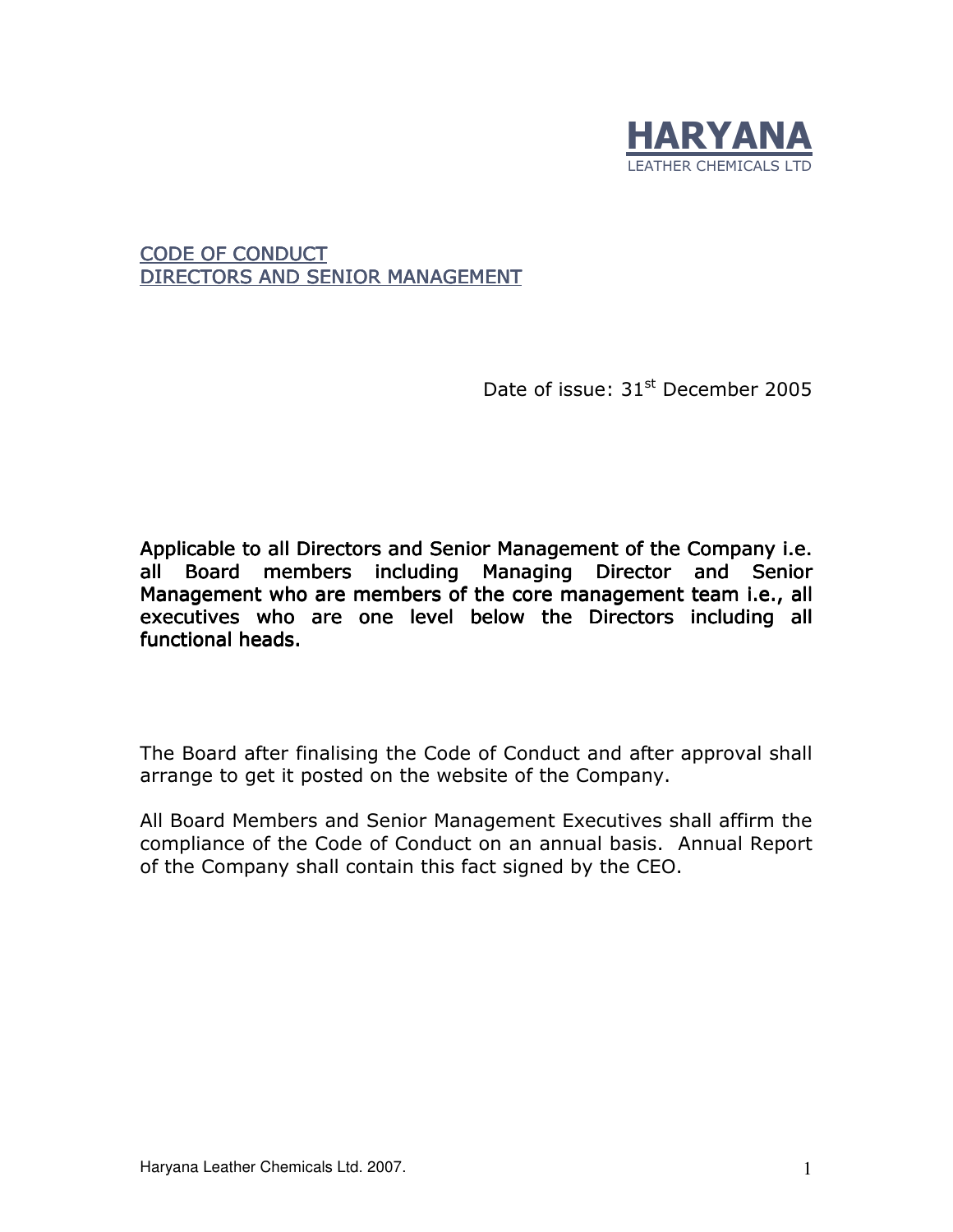## General Policy

The Company's philosophy of Corporate Governance is reflected in the commitment of management, which objectively works, realizing and accepting its responsibilities towards shareholders, society and the country. The management's endeavor is to maintain transparency, optimize operational efficiency and retain high level of credibility with the shareholders, creditors and the government.

This Code of Conduct is intended to provide guidance and help to all Directors & Senior Management Executives in recognising their responsibility and dealing with the issues in such manner as to achieve the objective of the corporate in an ethical way and to help to foster a culture of honesty in the performance of one's duties and accountability.

Each person should act with competence and diligence to bring honour and respect for the Company and comply with all the relevant laws governing the operations of the Company's business in accordance with the principles laid down in the Code. A Director of the Company is to act in the fiduciary capacity and every Senior Management Executive is to act as a most disciplined, sincere and loyal worker to protect the interest of the Company and to make efforts for achievement and promotion of the corporate objectives, inter alia relating to financial, social, cultural and ethical areas.

The Best – of results can be achieved by adopting the best practices as under:

## DIRECTORS

- Every Director to:
- Make reasonable efforts to attend Board and Committee meetings regularly
- Dedicate sufficient time, energy and attention to the affairs of the Company to ensure diligent performance of his duties, including preparing for meetings and decision making by viewing in advance any Agenda / material distributed and making reasonable enquiries.
- Seek to comply with all Corporate Policies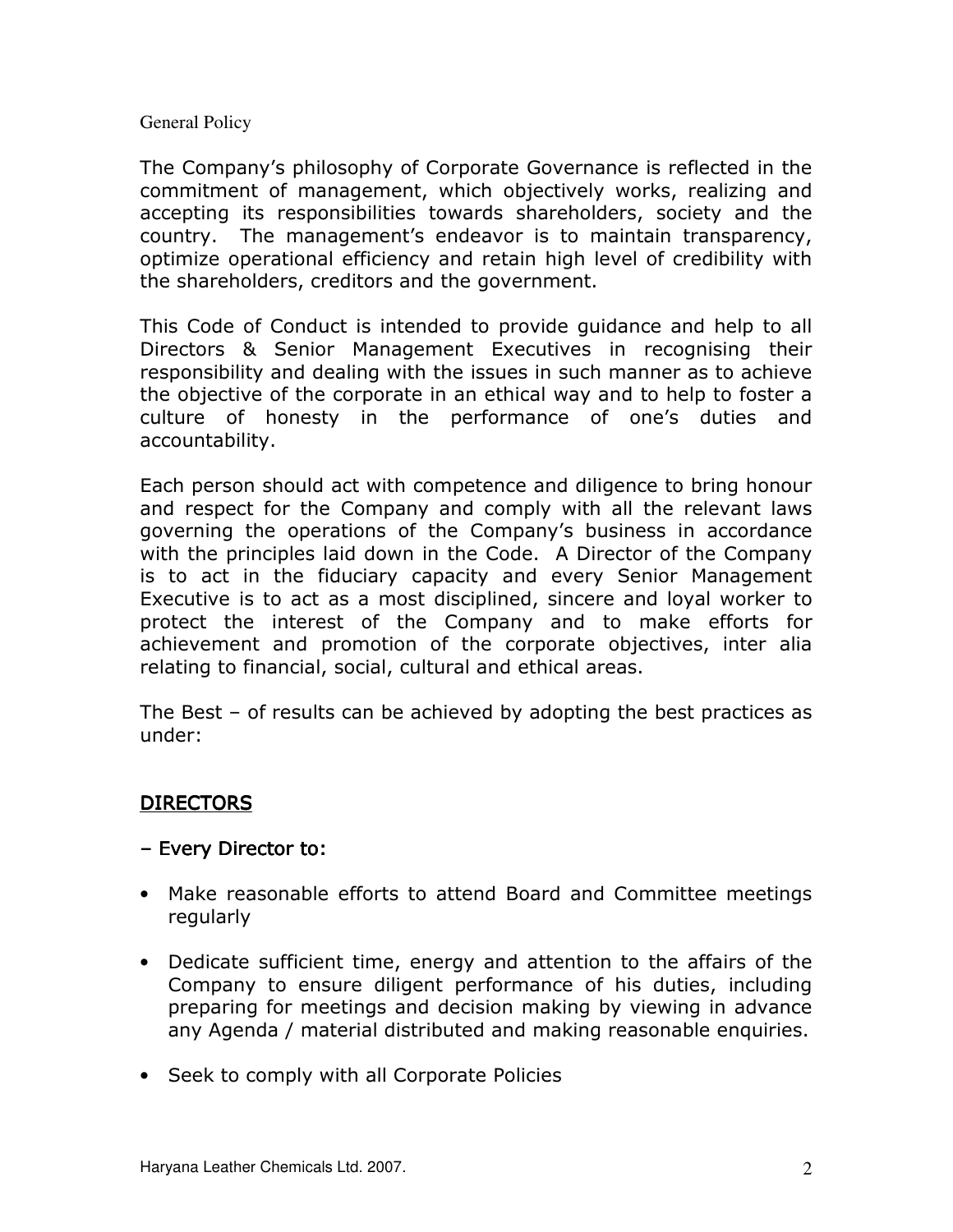- Act in the best interest of, and fulfill his fiduciary obligations to the Company's shareholders
- Conduct himself in a professional, courteous and respectful manner
- Comply with all applicable laws, rules and regulations
- Act in a manner to enhance and maintain the reputation of the Company
- Disclose potential conflicts of interest that he may have regarding any matters that may come before the Board, and abstain from discussion and voting on any matter in which the Director has or may have a conflict of interest
- Make available to and share with fellow Directors information as may be appropriate to ensure proper conduct and sound operation of the Company and its Board of Directors
- Respect the confidentiality of information relating to the affairs of the Company acquired in the course of their service as Directors, except when authorized or legally required to disclose such information
- Restrain from the use of confidential information acquired in the course of their service as Directors to his personal advantage
- Notify the other Directors of his material personal interest and must not vote on the matter
- Bring an open and independent mind to Board or Committee meetings and should not make a decision about a matter before attending and participating in the deliberations of the meeting

## SENIOR MANAGEMENT EXECUTIVES

- Every Senior Executive to:
- Attend to the duties regularly
- Dedicate sufficient time, energy and attention to the affairs of the Company and ensure diligent performance of his duties, including preparing for each meetings and decision making by viewing in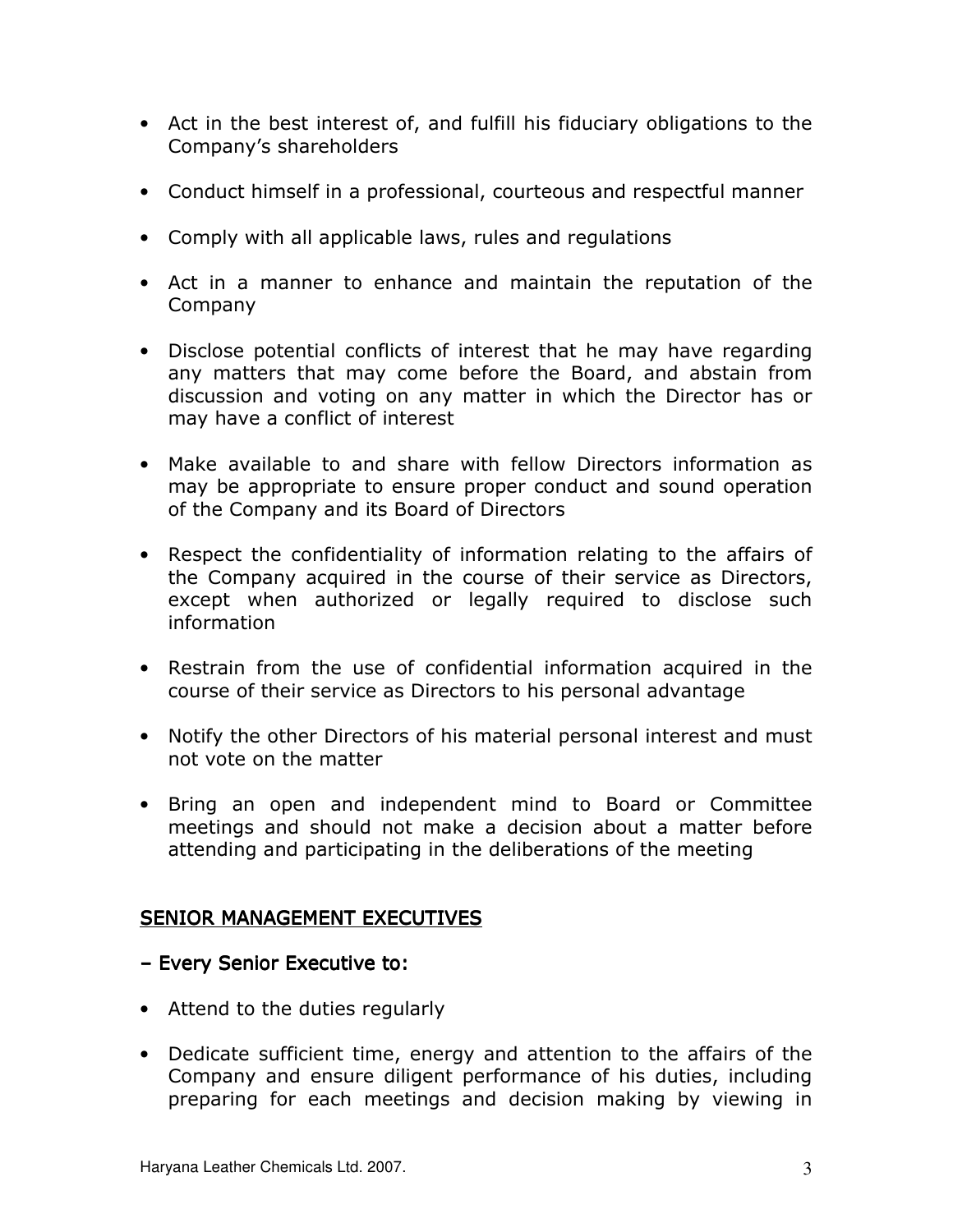advance any Agenda / material distributed and making reasonable inquiries.

- Seek to comply with all Corporate Policies
- Make available to and share with seniors information as may be appropriate to ensure proper conduct and sound operation of the Company and its Board of Directors
- Respect the confidentiality of information relating to the affairs of the Company acquired in the course of his service as Sr. Executive, except when authorized or legally required to disclose such information
- Notify his personal material interest to his seniors and not to participate in the discussions and decision making in the concerned matters.
- Protect Company's assets / funds / properties and ensure its efficient use. Theft, carelessness, waste, etc. of the assets / properties which have a direct impact on the Company's profitability.
- Consult the Legal Department of the Company if he is unfamiliar / uncertain about the legal rules involving Company's business before taking any action that may jeopardize the Company or that individual.
- To obtain prior approval of the Managing Director of the Company before accepting employment or a position of responsibility (such as Consultant / Director) with any other Company nor provide 'freelance' services to anyone.

## General

- All persons should avoid conflicts of interest with the Company. Any situation that involves or may reasonably expected to involve, a conflict of interest should be disclosed properly to the Chairman / Director-in-charge.
- All persons should act and conduct free from fraud and deception. Their conduct shall conform to the best efforts.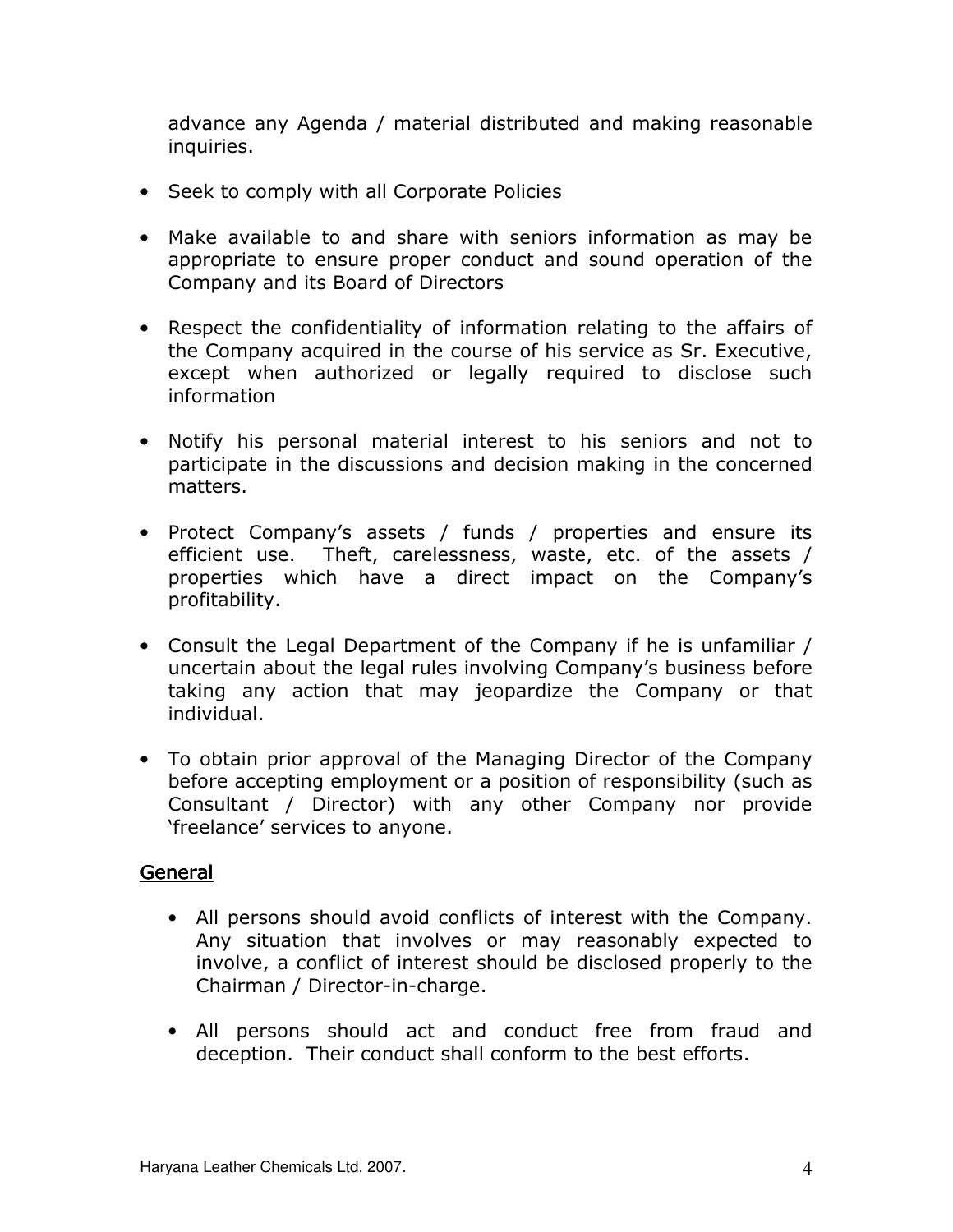- All persons owe a duty for not taking themselves personally, opportunities that are discovered during the use of the Company's property, information or position, and they have duty towards the Company to advance its objectives and interest.
- All persons not to compete directly or indirectly with the Company and not to disclose the confidential and crucial information gathered by the individuals during the tenure of their position in this Company even after resignation from the directorship or leaving the services of the Company.
- All persons or their family members shall not accept any gift from persons or firms who deal with the Company where such gifts can be construed as a force to influence their actions and decisions in conflict with the interest of the Company.
- All persons shall deal fairly with employees of the Company. They shall not take any unfair advantage of anyone through manipulation, concealment, abuse of confidential, proprietary or trade secret information, misrepresentation or other unfair dealing-practices.